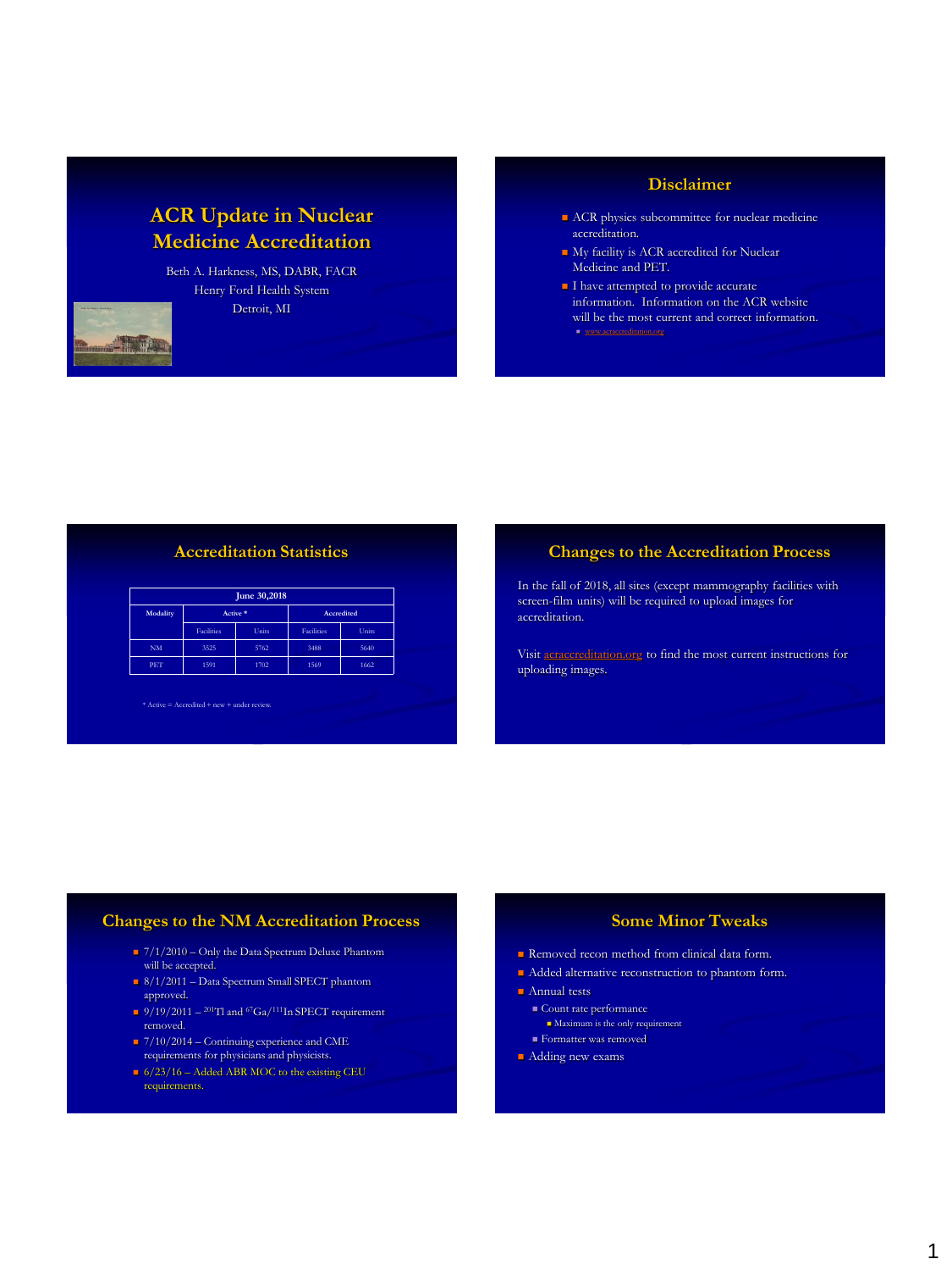| hone                                                         | <b>Required Studies</b><br><b>Bone SPECT</b><br>Select one additional study for each module<br>Bone<br>Brain | <b>SPECT</b> myocardial<br>perfusion<br>$= MUGA$ |
|--------------------------------------------------------------|--------------------------------------------------------------------------------------------------------------|--------------------------------------------------|
| Whole body or spot<br>$Bone scan*$<br><b>E</b> Hepatobiliary |                                                                                                              |                                                  |
|                                                              |                                                                                                              |                                                  |
|                                                              |                                                                                                              |                                                  |
|                                                              |                                                                                                              |                                                  |
|                                                              |                                                                                                              | • Myocardial perfusion                           |
| <b>Perfusion lung</b>                                        | $\blacksquare$ Gallium                                                                                       | Gated SPECT                                      |
| $-MHGA$                                                      | <b>Exercise Exercise Helped</b>                                                                              |                                                  |
| $\equiv$ Gallium *                                           | = Liver                                                                                                      |                                                  |
| $\blacksquare$ Octreotide*                                   | $\blacksquare$ Octreotide                                                                                    |                                                  |
| = Thyroid                                                    | • Myocardial perfusion                                                                                       |                                                  |
| <b>■ Gastric Emptying</b>                                    | - Must apply for                                                                                             |                                                  |
| $n$ Renal                                                    | <b>Nuclear Cardiaolgy</b>                                                                                    |                                                  |
|                                                              | if this is used.                                                                                             |                                                  |
| * Whole body or spot                                         | Parathvroid<br>$= MIBG$                                                                                      |                                                  |

# **PET Clinical Exams**

#### <sup>2</sup> PET clinical exams for each module

**One** normal and one abnormal

#### ■ Modules

- Oncology Coronal only No fused images
- 
- $Brain$
- **Attenuation** correction
- $\blacksquare$  Cardiac
	- AHA/ACC standard orientation

# **Works in Progress**

#### **PET SUV Analysis**

- Currently not failing systems for SUV out of range.<br>■ Reviewing SUV statistics<br>■ Wide range of values
- 
- Plan is to start using SUV as a pass/fail criteria.
- **PET/MR QC and SUV ranges** 
	-
	- Have committee members with PET/MR reviewing QC requirements. Looking at data for SUV values.
	- Can submit the PET data for accreditation.

| QC and Phantom Data Scored by the ACR for<br>Accreditation |                                                                                                                                       |                                                                                                                     |                                                                                      |  |  |  |
|------------------------------------------------------------|---------------------------------------------------------------------------------------------------------------------------------------|---------------------------------------------------------------------------------------------------------------------|--------------------------------------------------------------------------------------|--|--|--|
| Module 1<br>Planar                                         | Module 2<br><b>SPECT</b>                                                                                                              | Module 3<br>Myocardial<br>Perfusion                                                                                 | Module 4<br><b>PET</b>                                                               |  |  |  |
| <b>Planar uniformity</b><br><b>Planar resolution</b>       | <b>Planar uniformity</b><br><b>Planar resolution</b><br>SPECT<br>$\blacksquare$ Uniformity<br><b>Resolution</b><br>٠<br>Contrast<br>٠ | <b>Planar uniformity</b><br><b>Planar resolution</b><br>SPECT<br><b>Uniformity</b><br>$R$ esolution<br>$=$ Contrast | <b>PET Phantom</b><br><b>Uniformity</b><br><b>Contrast</b><br><b>Resolution</b><br>٠ |  |  |  |

### **ACR Approved SPECT Phantom**





 $\blacksquare$  Lower half ■ 6 pie-shaped sections of Lucite rods.<br>■ Rod diameters: 4.8, 6.4, 7.9, 9.5, 11.1, and 12.7 mm

 $\blacksquare$  <br> Cylindrical phantom Internal radius 10.8 cm Internal length 20 cm

- 
- 
- Upper half 6 Lucite spheres Sphere diameters: 9.5, 12.7, 15.9, 19.1, 25.4, and 31.8 mm

# **Data Spectrum Small SPECT Phantom**

# **Approved for: D-SPECT GE 530c GE 570c**

- 
- 
- 
- 
- 
- **CardiArc maiCam C! P3000 ClearVision**
- **Neurologica**

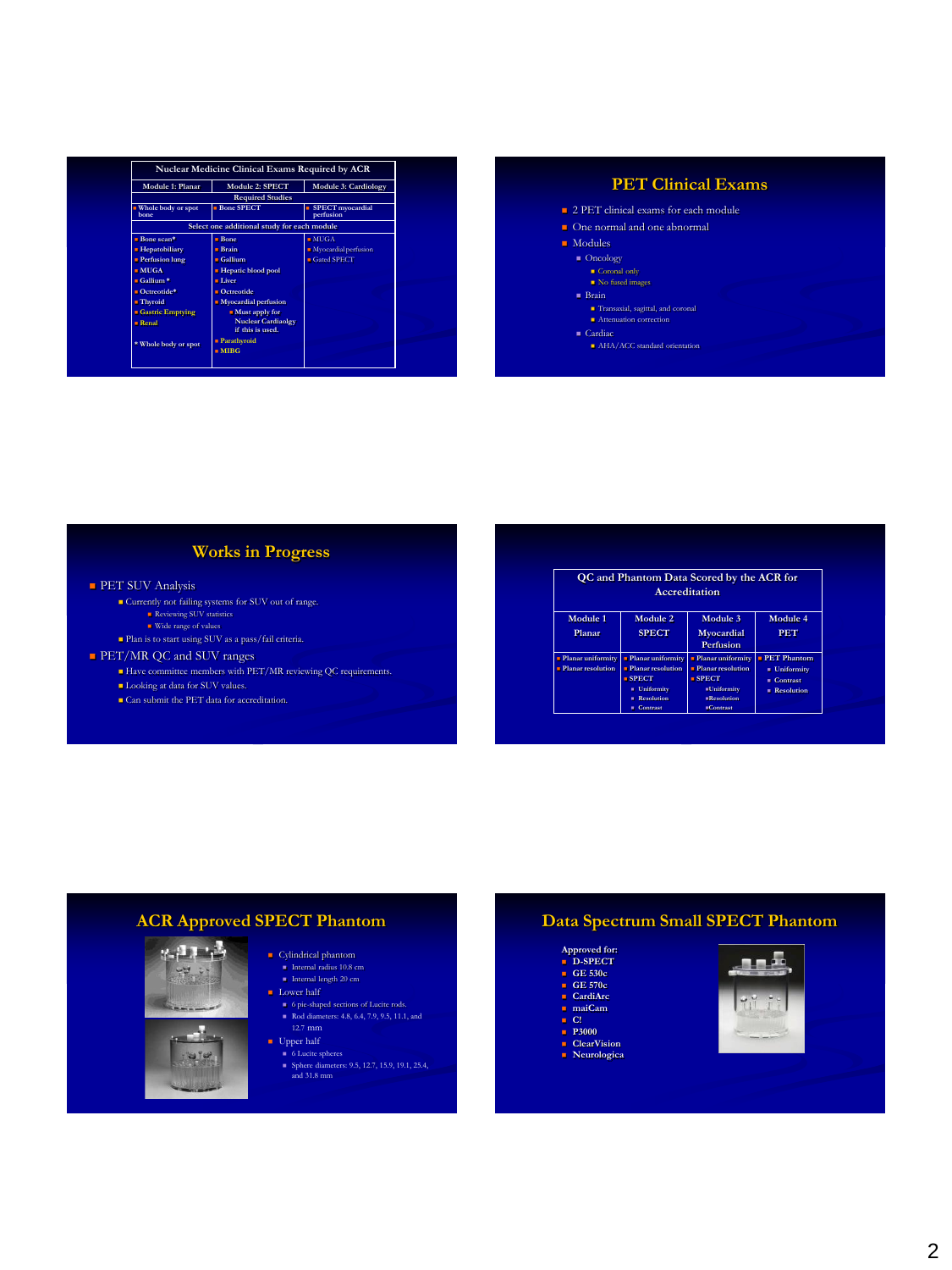# **Data Spectrum SPECT/PET Phantom Common Pitfalls**



- **Incorrect/incomplete paperwork**
- **Failure to read and then follow instructions** 
	- Images acquired for the wrong number of counts ■ Uniformity image < or > 10 M counts<br>■ SPECT phantom < 32 M counts
	- SPECT data not processed properly.
	- **PET** phantom not filled properly
	- Attenuation correction not applied
- Procedures not in compliance with standards







# • Calibration data • 100-200 M cts.

- 
- 
- Uniformity correction is not applied. Windowed incorrectly



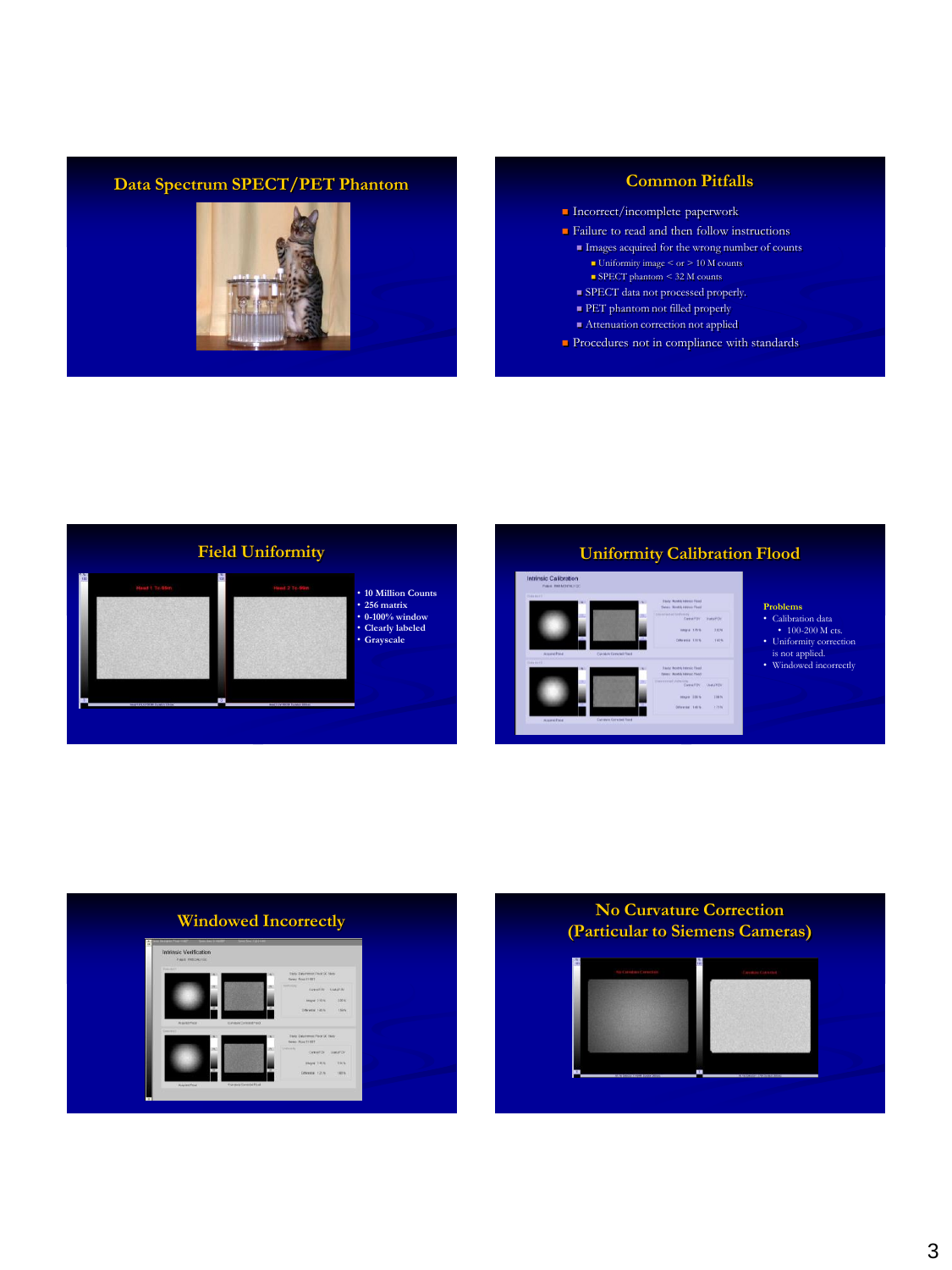



钄 **600 k cts 6 M cts**  $\overline{O}^{\circ}$ ontrol WIL 1184/593<br>C RES 072718 6 MILLION ( O